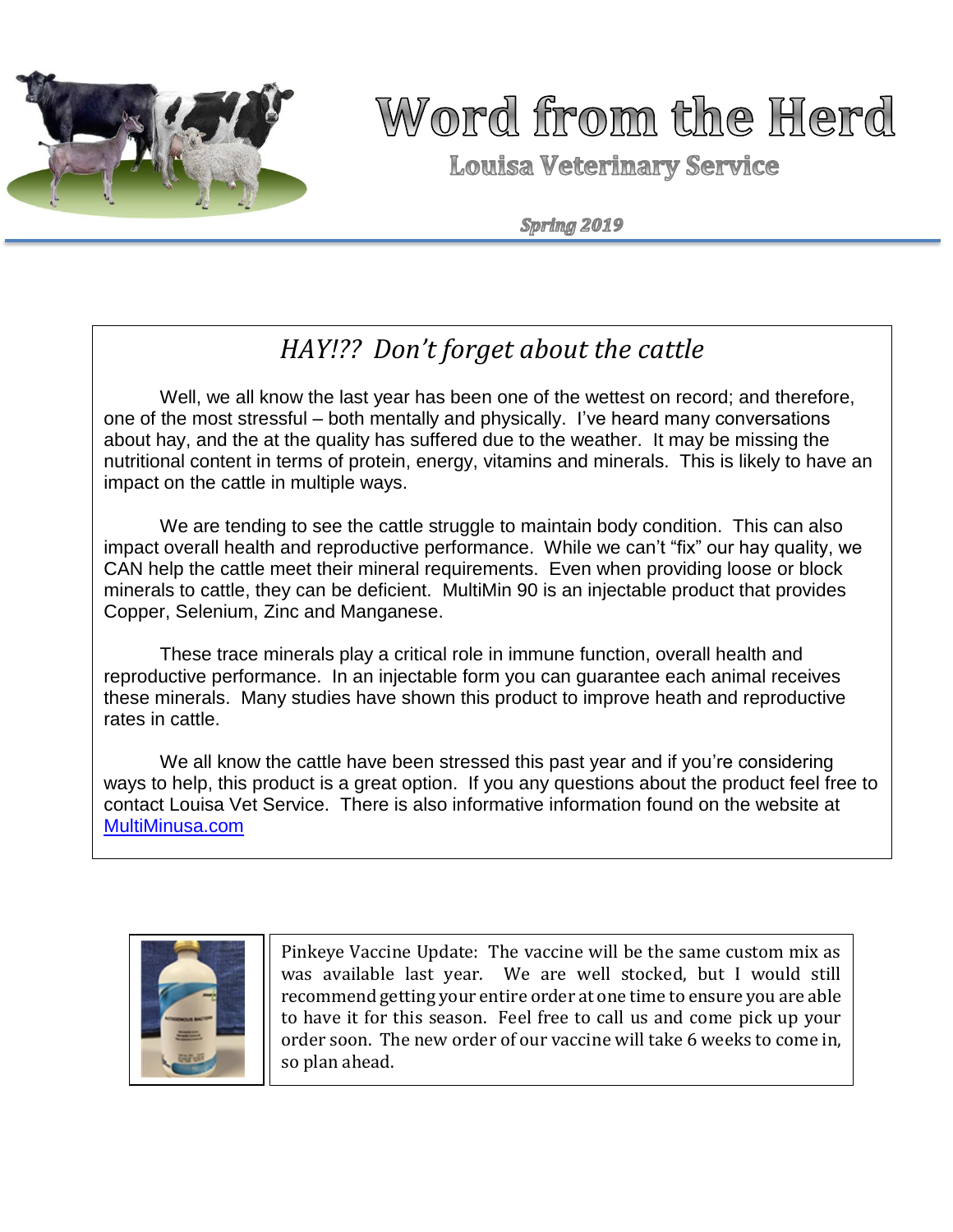

Contest winners are picked quarterly, next one is in April. Get those baby pictures in to win!

Go to [vvma.org/petpics](http://www.vvma.org/petpics) to fill out the form and submit the picture.

# New to the team....



### Julie Capozella

I'm married and live in Louisa with my 4 boys and am active in the local 4H program. Family, Church and Farm are the highlights of my life.

This new position with LVS connects the dots from farming to livestock care!

#### Heidi Akers

For the past 13+ years Randy and I have managed a commercial cow/ calf operation. We have one pet show pig, "Cha-cha" and bred her for show pigs. Our personal herd is registered Angus. We have two daughters in college, Rebecca & Roxanne. I enjoy gardening, spending time with the piglets & baby calves, and watching my daughter(s) show cattle.

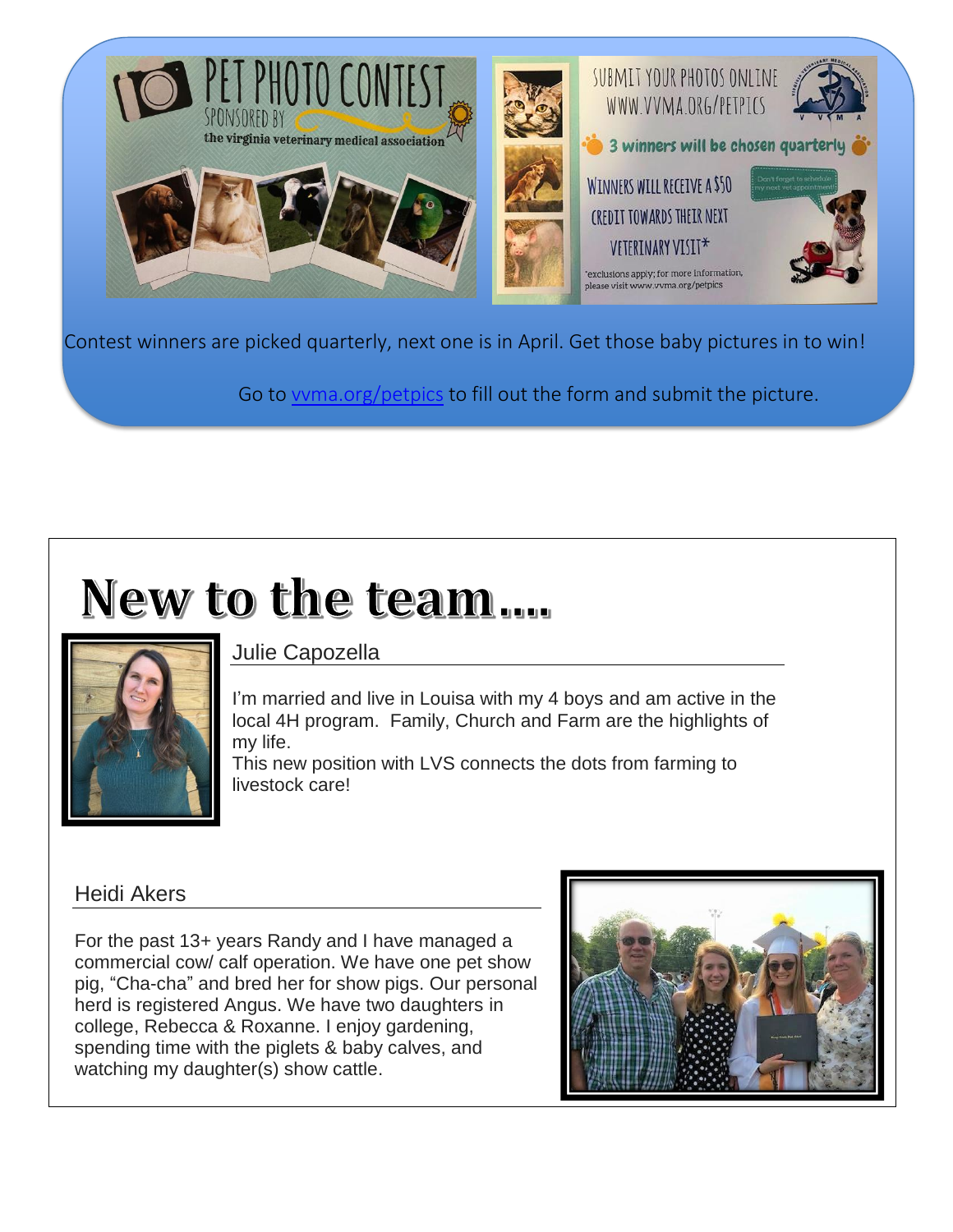## **What is Animal Cruelty???**

We often hear the term "animal cruelty" thrown around in the newspapers, on the news, and on social media, but what does the term really mean and how does it affect you as a farmer? In today's world many people have very different ideas of how animals should be taken care of, we are going to explore what things are just a difference of opinion with another person and when the treatment of an animal becomes punishable by law.

The definition of animal cruelty in a legal dictionary is:

*The crime of inflicting physical pain, suffering or death on an animal, usually a tame one, beyond necessity for normal discipline. It can include neglect that is so monstrous (withholding food and water) that the animal has suffered, died or been put in imminent danger of death.*

In the Code of Virginia section 3.2-6570 it clearly lays out all the acts and/or activities involving animals that are considered cruel and how they are punishable by law. I am going to point out one that pertains directly to you as a farmer.

#### *(ii) deprives any animal of necessary food, drink, shelter or emergency veterinary treatment*

This is the code section I end up in court for repeatedly. Occasionally for starvation - and, yes, feeding only hay that is 10% crude protein counts as starvation! Rarely do we see a lack of water, but sometimes there is not enough water provided or it's filthy. The shelter part only really becomes an issue when you have an animal that can't get itself out of the weather. You are not required by law to have a barn necessarily, but you are **required** to make at least a temporary shelter over an animal that is laying out in the hot sun, rain, or snow. And finally, the emergency veterinary treatment portion. Usually the way these people surface is that they call the vet's office. They'll say they have an emergency, but decide the veterinary care is too expensive and then do nothing except let the animal die slowly. There are times when the veterinary care may be a lot more than the market price of the animal, but as the owner of the animal you either do what it takes to get them help **OR** humanely euthanize them yourself. There is nothing criminal about humanely euthanizing your own animal. That said, I would be careful about performing that act right beside a busy road!

If you are convicted of animal cruelty for a production animal it is a Class 1 misdemeanor, if it's your second conviction it is a Class 6 felony. Mostly, you would just get a large fine and you wouldn't be able to own animals for some amount of time determined by the judge. A felony can carry jail time and if there are any dogs and cats involved - those are always felonies.

I am certainly NOT writing this to scare you, it is designed to help you stay out of trouble with the law. It is important to remember…only 2% of us in this country are involved in agriculture and only 1% is involved in animal agriculture. There are hardly any agricultural educational programs in the school systems anymore.

A few tips for staying out of trouble with animal control:

1) Host a training session with animal control at your farm and teach them about common farming practices. This gives you the opportunity to meet law enforcement on good terms and educate them.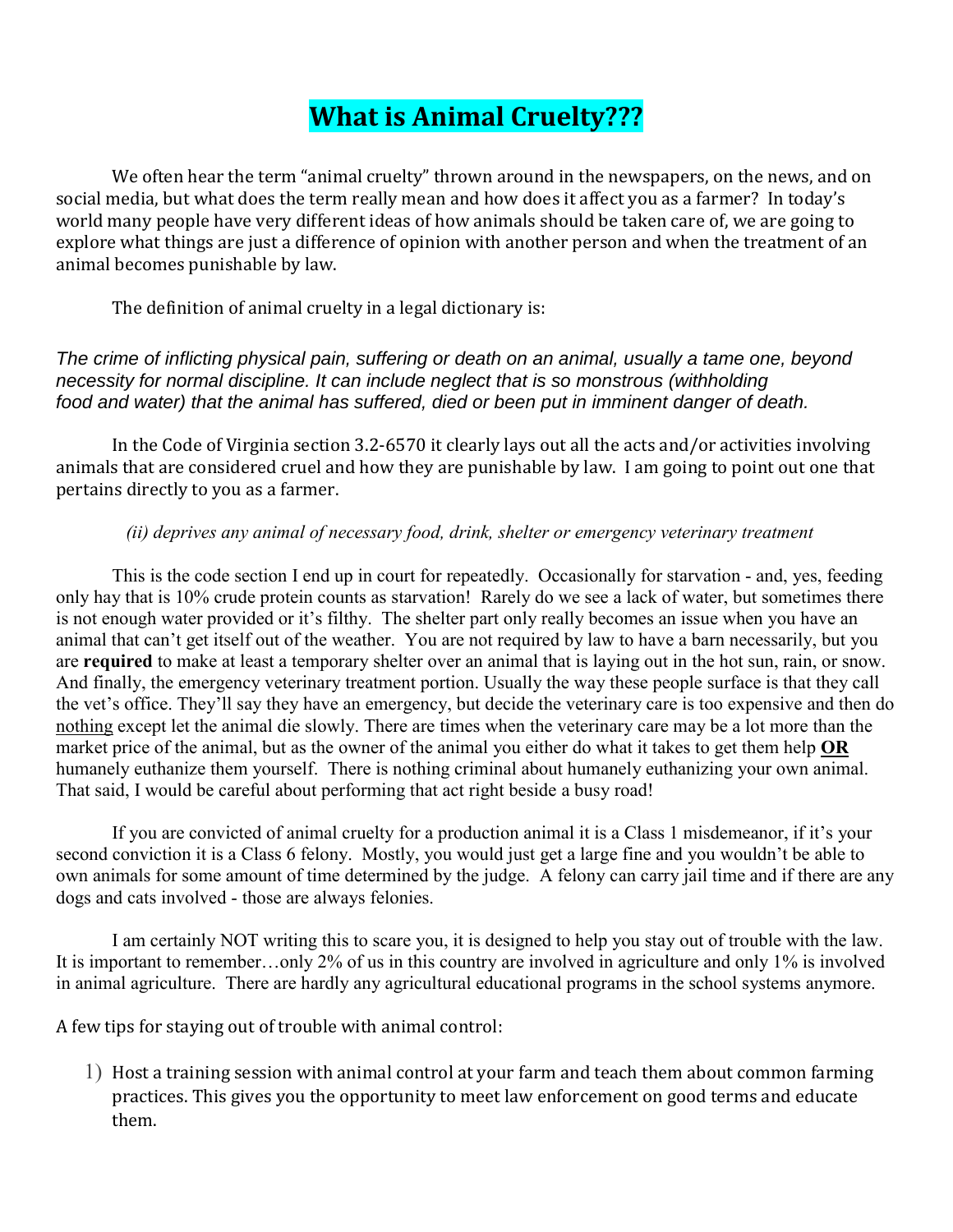- 2) If animal control calls you and says they have had a complaint about you invite them to come by and check things out. Show them your operation and your other animals. DO NOT get defensive with them!
- 3) Make sure if you have old, lame, or thin animals to keep them away from the road because they raise repeated questions. These animals should ideally be kept in a group of their own and be fed and cared for separately.
- 4) If you do have a thin animal because of a health issue or heavy production keep good records, especially vet records handy. Animal control loves to see records to prove the animal is being cared for properly.
- 5) If you have a down animal have food and water available for it 24-7. If there are other animals in the field partition them away from the down animal so they have no competition. Try to do your best to keep them sitting up or prop them up. See picture examples below!

This cow will easily bloat and die in this position, regardless of its medical condition.



This down cow has been given support by the hay roll to stay sternal, hay and fresh water available.



- 6) One thing we do here at LVS is donate money to Virginia Agriculture in the Classroom, a program run by VA Farm Bureau to educate students about agriculture using retired school teachers. We do this in memory of our producers that pass away instead of flowers. I have been very impressed with this program.
- 7) Do not hesitate to call us if you have had a complaint called in on you. We are happy to speak to the animal control officers and vouch for you. If we haven't been out to your farm for several years this will require us coming out to evaluate a situation. Also, your medical records are kept by us for 7-10 years so that may be helpful as well.

I hope you find this article to be helpful. This is a very important topic, especially with the terrible weather we have had this fall and winter. You have no control over the environment and the market prices for animals, but you do have control over the care you provide for your animals. Work hard to do your best for them, be consistent, and have a good working relationship with your veterinarian and your local law enforcement.

 *Dr. Melinda*